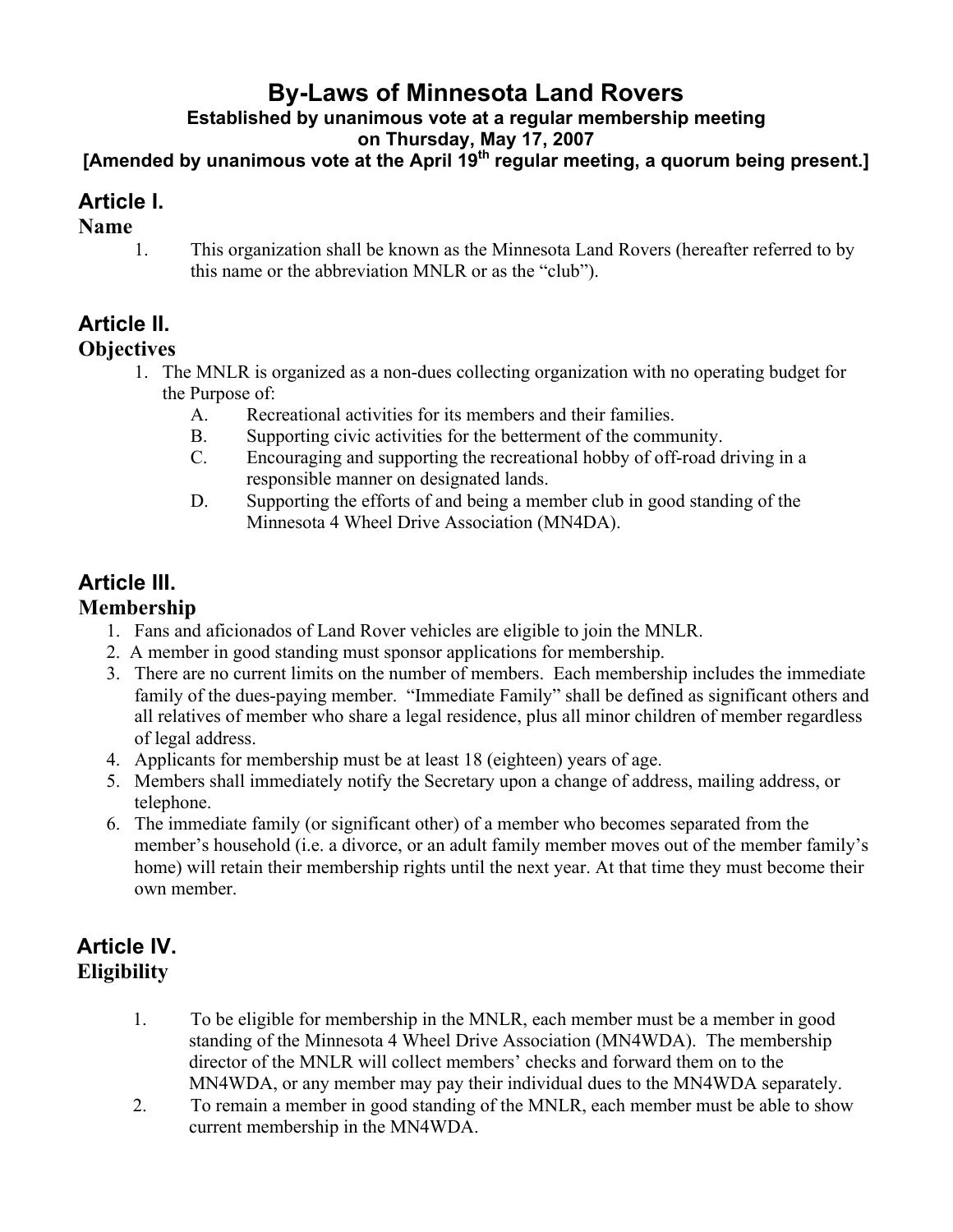## **Article V. Meetings and Votes**

- 1. Meetings of the membership of the MNLR ("club meetings") shall be held the third Thursday of each month except December. The meeting location may be designated by the Board of Directors. A permanent change in meeting day or location must be approved by a voting quorum.
- 2. Meetings shall be called to order and conducted by the President (or in his/her absence the Vice President). The meeting shall follow an agenda created by the President which includes, at minimum, the following items:
	- Review and approval of the previous meeting's minutes
	- Land Use
	- Upcoming Events
	- Open Floor
- 3. An action item may be put to a vote if proposed and seconded at a club meeting at which a voting quorum is present.
- 4. Votes at club meetings will be limited to adults 18 or over who are Full Members in good standing and their immediate adult family members who are present. A Full Member may designate a representative to vote on his/her behalf in his/her absence.
- 5. A voting quorum at meetings is defined by representation from 20% of Full Member families in good standing. (For instance, if there are 30 Full Members, there must be one adult representative from at least 6 different member families to constitute a quorum.)
- 6. All matters put to a vote will be approved by a voting quorum at the club meeting at which the vote is proposed with the exceptions of a motion to institute dues (or change the policy on eligibility as described in Article IV above), the election of officers or a recall of an officer. A proposed and seconded change in the rules of eligibility must be approved by a majority of the full membership (one vote allowed per full member family) at least a month before the date that MN4WDA dues are due. Election of officers may be offered by absentee ballot within 2 weeks of the date of the club meeting at which the general election is held (one vote allowed per full member family), provided no adult representative from that family was present at the voting meeting. Absentee ballots should be directed to the Secretary and the Vice President's official email addresses (the ones they use in the club email loop). See Article XI for provisions on recall of an officer.

# **Article VI. Administration of Officers**

- **1.** The officers of MNLR shall consist of the current elected officials.
- 2. The Executive Committee shall consist of the current President, the Vice President and the Secretary. The Board of Directors shall consist of the current officers.
- 3. No additional Board position shall be added to the club except by the vote of the majority of a voting quorum at a club meeting.
- 4. In the event of an emergency, the Board may designate a person of their choosing to temporarily fill a vacancy.

# **Article VII. Duties and Powers of Officers**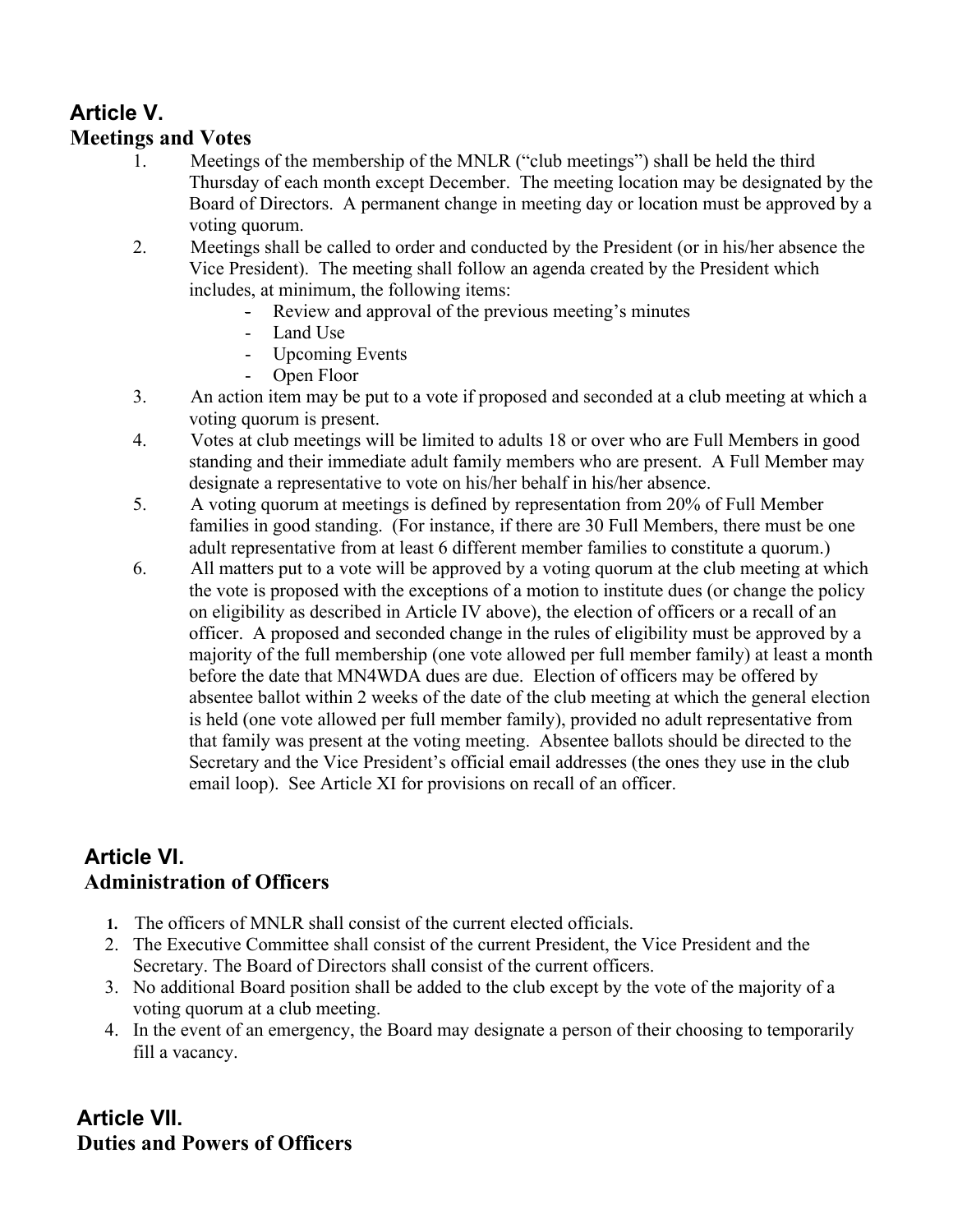- 1. The President shall preside over all club meetings and shall be present at all events when possible. He/She shall be the executive officer and shall have the duty to carry out the policies and decisions of the Board of Directors. He/She shall be without right to vote in floor votes at regular club meetings except in the event of a tie. It shall be the President's duty to draw up an agenda for all club meetings.
- 2. The Vice President shall, in the absence of the President, serve in that capacity.
- 3. The Secretary shall keep and preserve all the records and the minutes of the meetings and tabulate the votes from the general election of officers. He/she shall also keep track of the nominees for office and create the paper and absentee ballots used in the general election. The Secretary shall also keep a current and accurate set of bylaws and present them upon request to any member.
- 4. The Land Use Officer shall make every effort to attend Land Use meetings of the MN4WDA (or to find a replacement to attend in the event he/she is not able on a given date) and to keep him/herself informed of the current information and political developments regarding land use in Minnesota.
- 5. The Director of Membership/Propaganda shall be in charge of Public Relations and attracting new membership to and interest in the club. He/she shall act as a liaison of the club to the general public and make efforts to get our activities noticed in a positive light.
- 6. The Events Coordinator shall field and solicit ideas from within the membership for activities and events that fulfill our charter as set forth in Article II. He/she shall also ensure that the Secretary has a current and complete calendar of events for inclusion in the minutes, including events proposed by the MNLR, the MN4WDA and by other clubs or entities that may be of interest in the state or beyond. The Events Coordinator shall also oversee and coordinate the awarding of prizes and trophies and the inscription of names on same. (At the time of this charter these include door prizes given at the Annual Picnic, the traveling Broken Axle Award and the traveling trophy for the Ice Event.)

# **Article VIII.**

#### **Expenditures and Finance**

- 1. No monies shall be collected by the club from its members for any purpose.
- 2. For any event that incurs costs, each member shall be responsible for paying their share of said costs directly. If any member volunteers to act as host or organizer of an event that incurs costs, it is his/her duty to seek reimbursement from each participant directly.

### **Article IX.**

#### **Committees**

1. Committees shall be on a volunteer basis and approved by a majority vote of attending members.

### **Article X. Election of Officers**

- 1. Term Limits: There shall be no term limits set for elected officers of the MNLR except for the positions of President and Vice President. A President or Vice President may not hold office for longer than two (2) years consecutively, with a minimum of one (1) year off between terms.
- 2. The membership shall meet and elect officers for each calendar year at the regular November meeting. The newly elected officers shall take office on the date of the January meeting.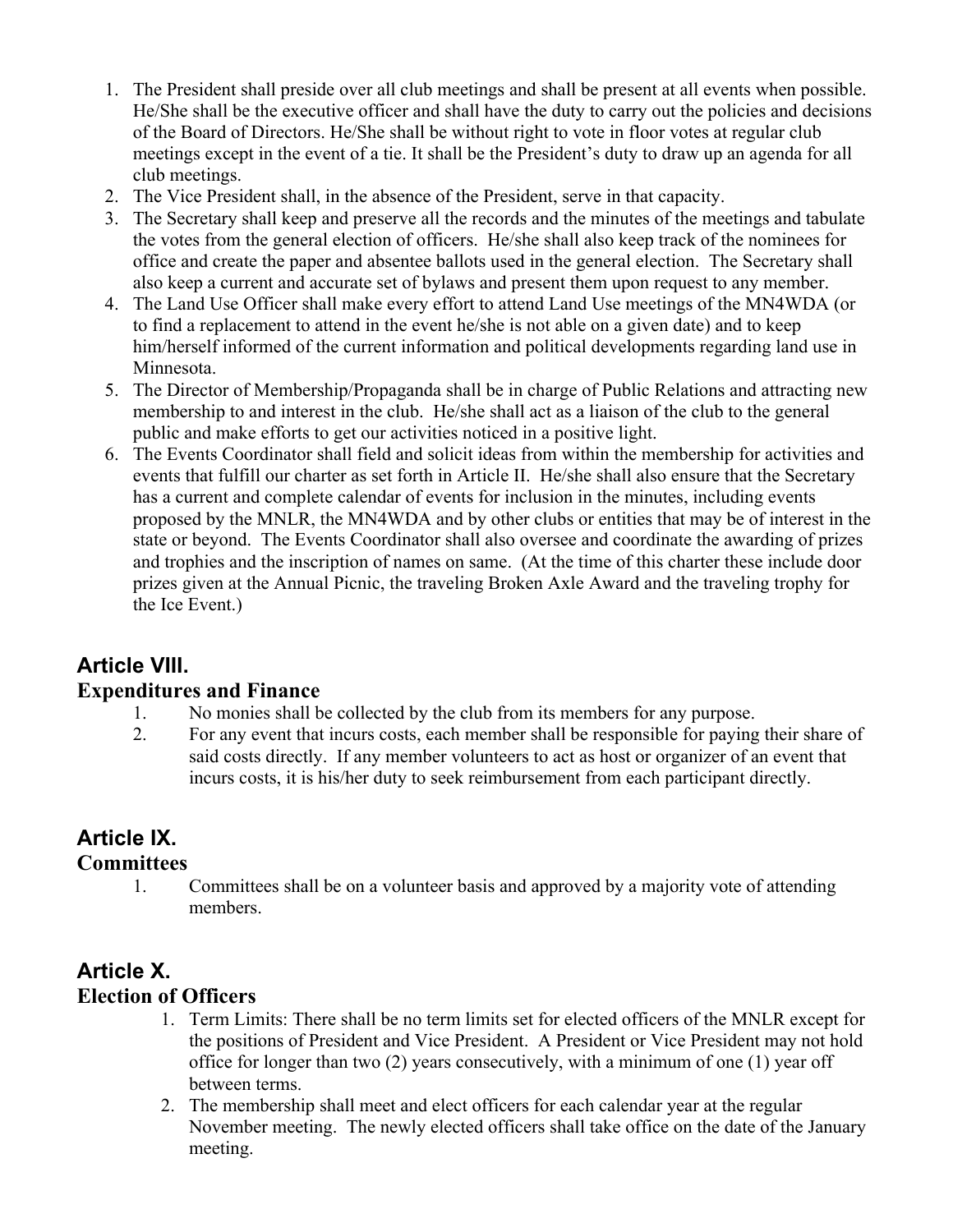- 3. Nominees must be nominated and seconded at the October meeting. If the nominee accepts the nomination at the meeting he/she will be placed on the ballot for that office. If the nominee is not present at that meeting he/she must inform the Secretary of his/her acceptance of the nomination at least 1 (one) week prior to the general election to be included on the ballot.
- 4. The candidates for offices must be Full Members in good standing for at least six (6) months prior to the general election. At all elections nominations for each and every office of this organization may be made from the floor. The ballot will also contain a write-in section for each office and if an eligible member is elected by write-in campaign he/she will be offered the office. If he/she declines the office will be granted to the nominated member with the highest number of votes.
- 5. At the November meeting, a roll call will be taken to determine which families have an eligible voting member present. This roll call shall be entered into the minutes. Paper ballots will be distributed for vote by secret ballot. Ballots will be submitted to the Secretary. The number of ballots will be checked against the number of eligible voting families counted in the roll call to ensure there is no more than one vote per family. The Secretary will do a preliminary tally of the vote which will be double-checked by the Vice President. (If either of those officers is not present at the voting meeting the President shall assign other officers to fulfill their duties at that meeting.)
- 6. Absentee ballots will be collected by the Secretary and Vice President via email for up to two weeks from the date of the general election from Full Member families who did not have a representative present at the voting meeting.
- 7. The eligible member who receives the most votes for an elected position shall be the winner (with the possible exception of a write-in candidate declining the office).
- 8. Once all votes are tallied by the Secretary and confirmed by the Vice President, the Secretary will announce the winners of the election via email to the club email loop.
- 9. In the event of a vacancy in the Board of Directors, an election shall be called to elect a successor.

### **Article XI. Recall / Expulsion**

- 1. Any officer of the MNLR may be recalled by a 2/3 (two-thirds) majority vote of the Full Members. A vote for recall must be proposed at a club meeting, seconded and passed by a voting quorum. If a vote for recall is passed at a club meeting, the Full Membership will have one month to approve the recall via email to the President (in the event the President is the subject of the recall the votes to approve the recall shall be directed to the Secretary). If, by the time of the next meeting (or 31 days from the vote for recall, whichever comes first), 2/3 (two-thirds) of the Full Membership has voted to approve the recall, the recall shall take effect immediately.
- 2. Any member may be expelled for violation of any of the rules of conduct in Article XII. Expulsion of a member must be proposed at a club meeting from the floor and the Proposal for Expulsion must be passed by the majority of a voting quorum. If the Proposal for Expulsion passes the matter will then be considered privately by the Board, which must approve the expulsion by 2/3 vote for the expulsion to take effect. If the member in question is a Board member the matter will be considered by the other members of the Board in the absence of the member in question.
- 3. A lesser measure of censure with a possible suspension may be proposed and passed in the same manner as described in Item 2 above.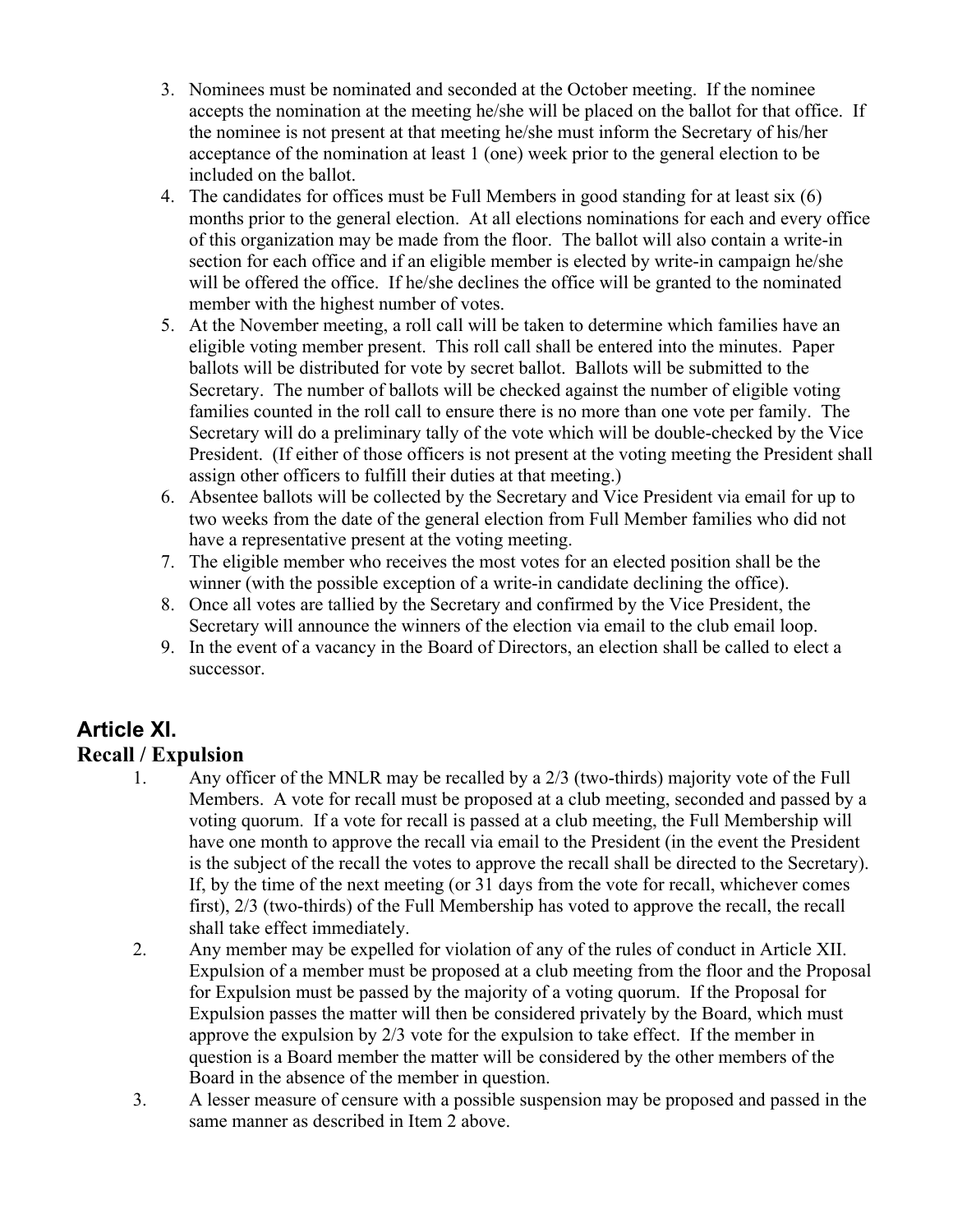# **Article XII.**

## **Events and Conduct**

- 1. At driving events, we will do our best to follow a "no truck left behind" policy to get trucks off the trail and home whenever possible.
- 2. An "Official Club Event" shall be defined as any event that is proposed by a member at a meeting or via the Club email loop and to which all members are openly invited.
- 3. An Informal Event shall be defined as an event proposed and presided over by a member. A Formal Event shall be defined as an annual event that is a tradition of the club and is subject to certain special regulations. Currently the list of Formal Events includes the Annual Picnic, the Last Trail Ride of the Season, the Ice Event and the Holiday Party. Description and special regulations follow.
	- a. The Ice Event generally takes place in February on a frozen lake, weather and ice thickness allowing. It is planned by a volunteer committee who shall design and set up the course and the rules of the competition in whatever manner they deem fit. A traveling trophy is awarded to the winner as determined by the committee running the event. Guests are welcome to attend but only Rovers owned by members are allowed to officially compete. Non-Rover vehicles may run the course, time allowing, at the discretion of the committee running the event.
	- b. The MN4WDA Spring Convention is generally held in April or May. It is one of the best opportunities for members to represent the MNLR to other off-road groups in the state and to wheel with and meet folks from other groups. There is a banquet on Saturday night at which the MN4WDA provides updates on the current state of off-road driving in Minnesota and door prizes are awarded. Members of the club may vote to contribute toward the door prize giveaway on a volunteer basis if a member of the club volunteers to organize the effort and collect the money to purchase the prize(s). Members of the club generally confer on hotel accommodations or camping plans and stay together as a group.
	- c. The Annual Picnic takes place the  $2<sup>nd</sup>$  weekend in August of every year. It is based at a campsite near an off-road area with the location agreed upon by vote at regular club meetings. There will be a potluck banquet on Saturday night at the campsite. Guests are welcome to attend the Picnic but no one (member or guest) may wheel a non-Rover vehicle with a Club group. A traveling trophy known as the "Broken Axle Award" shall be given to the member who has done the most severe, spectacular or entertaining damage to his/her Rover. The Broken Axle Award shall be awarded by an elder statesman of the club in attendance.
	- d. The Last Trail Ride of the Season shall be planned and lead by a volunteer member or committee. It generally takes place in November. Guests are welcome to attend but no one (member or guest) may wheel a non-Rover vehicle with a Club group.
	- e. The Annual Holiday Party is a dinner party that generally takes place in early December. It is hosted by a volunteer member. Members who wish to attend must sign up and pay a nonrefundable pre-determined amount in advance. The host will provide dinner and soft drinks in a holiday setting. Members must supply their own alcohol if desired. Members may bring no more than one guest to the holiday party. No minors allowed at the Holiday Party.
- 4. All events must be conducted in an orderly manner and with safety as the prime factor.
- 5. All members must conduct themselves using common sense on club activities or when displaying club emblems.
- 6. Use of drugs or alcohol during MNLR-sponsored driving events is prohibited. Members found in violation of this rule may be asked to cease participation for the day by any other member. Failure to comply may result in reportage to the Board and subsequent censure, including possible suspension or expulsion from the club.